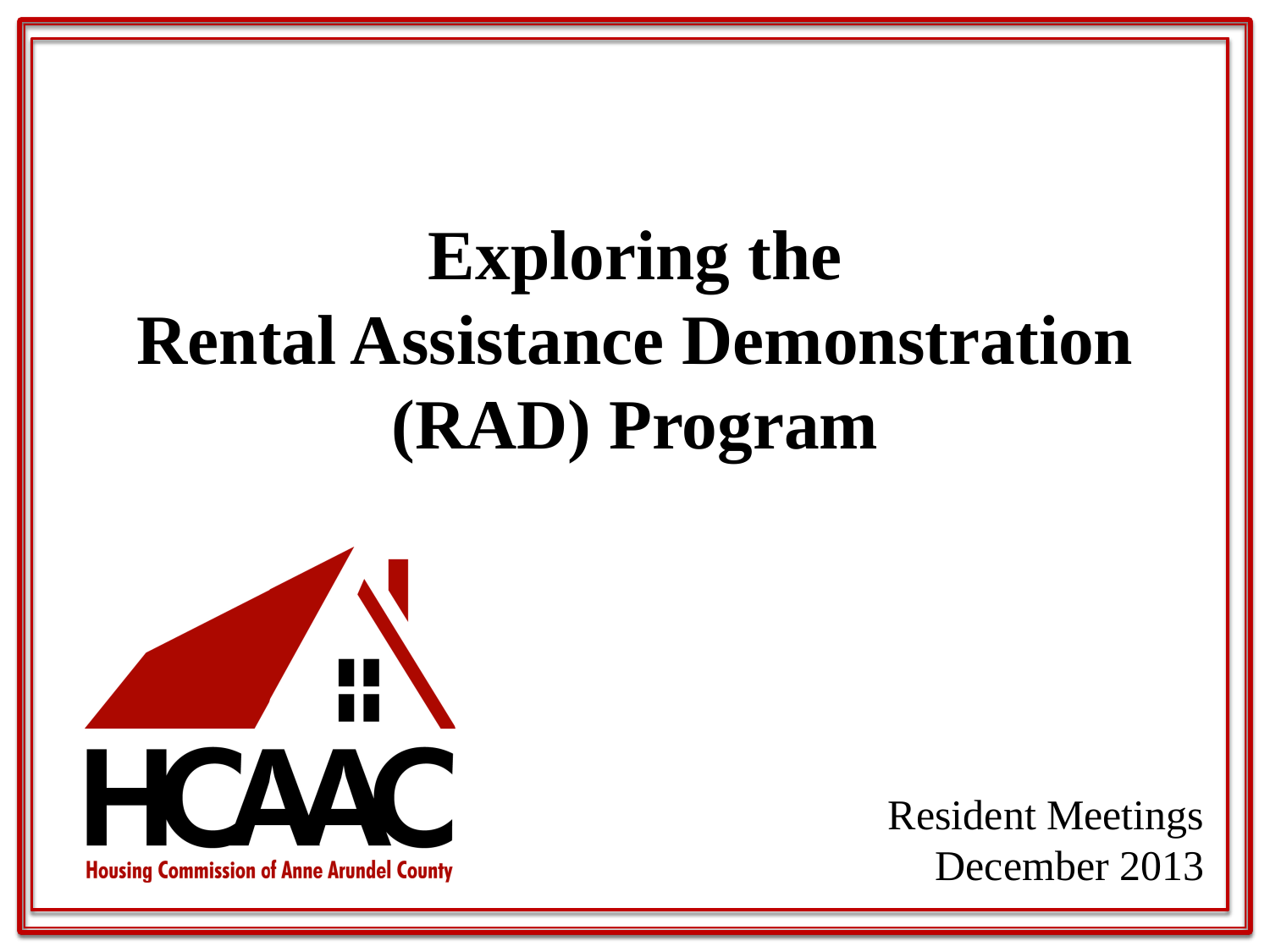# **Agenda**

- Introductions and Goals
- The Rental Assistance Demonstration (RAD) Program
- RAD at HCAAC
- What it Means for Residents
- Summary What's Next?
- Questions and Answers

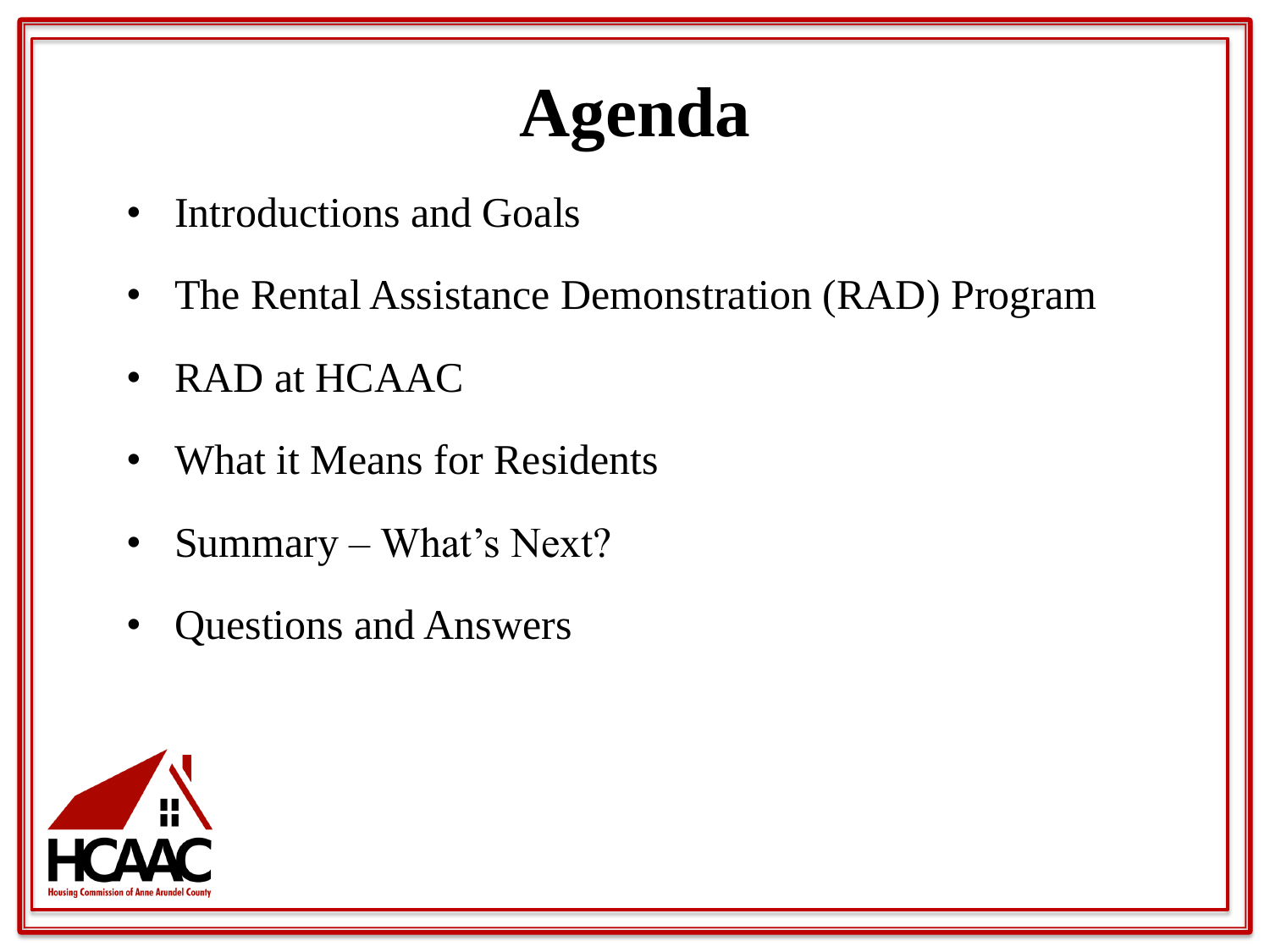#### **Introductions**

• Diane Haislip, Chief Operations Officer

### **Goals**

HCAAC is exploring whether to participate in the RAD program. We want to keep you informed and get your feedback as we consider this program.



*Please make sure that you sign in to today's meeting!*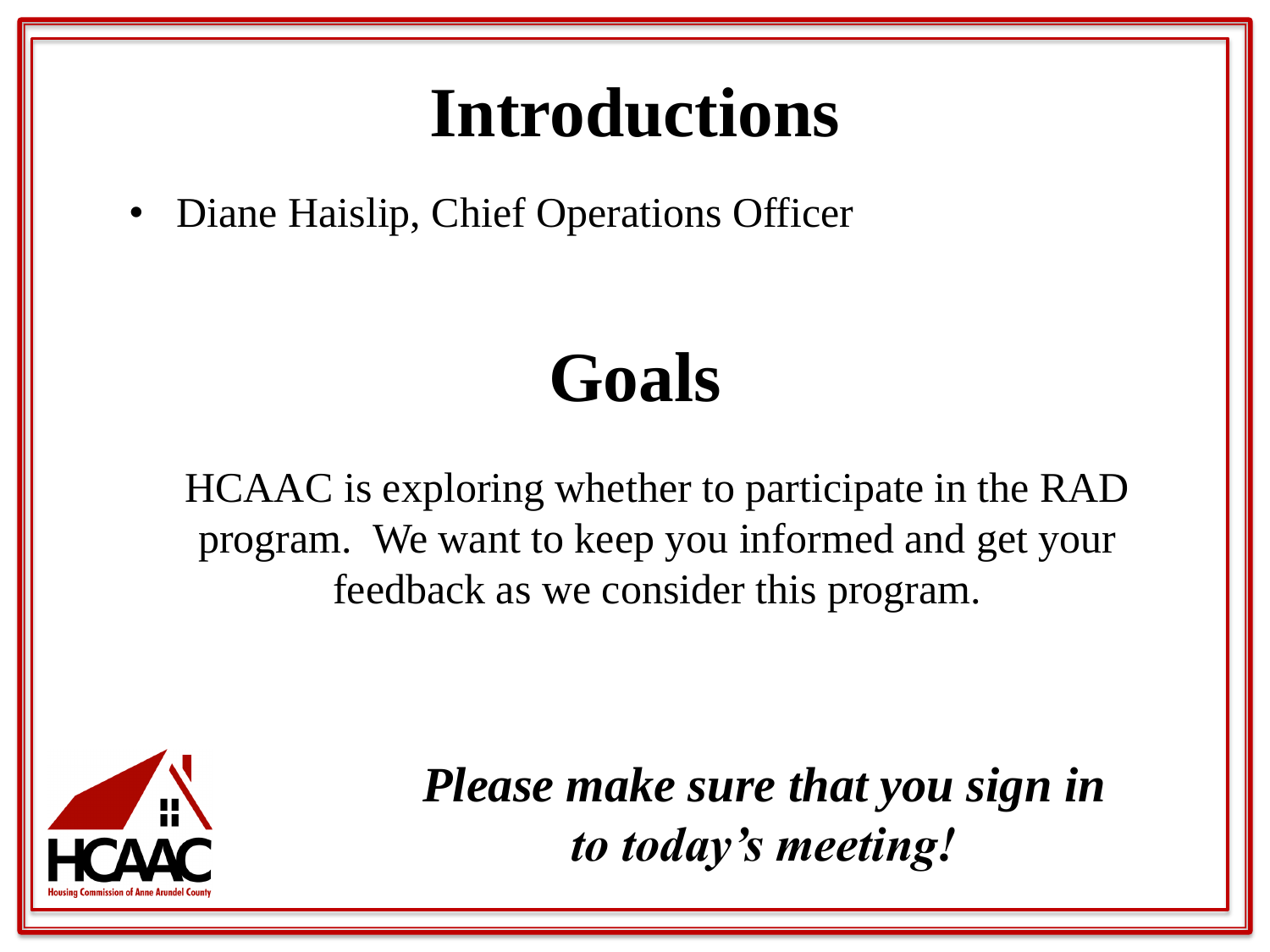### **What is RAD?**

- The "Rental Assistance Demonstration" RAD is a new HUD program designed to help us access money to make repairs and improvements to public housing properties.
- RAD is a "demonstration" program, testing a new idea.
- HCAAC's participation is voluntary if it doesn't make sense for our properties, we don't have to do it.
- HCAAC would submit an application to participate. Only a limited number of properties can be in the program.

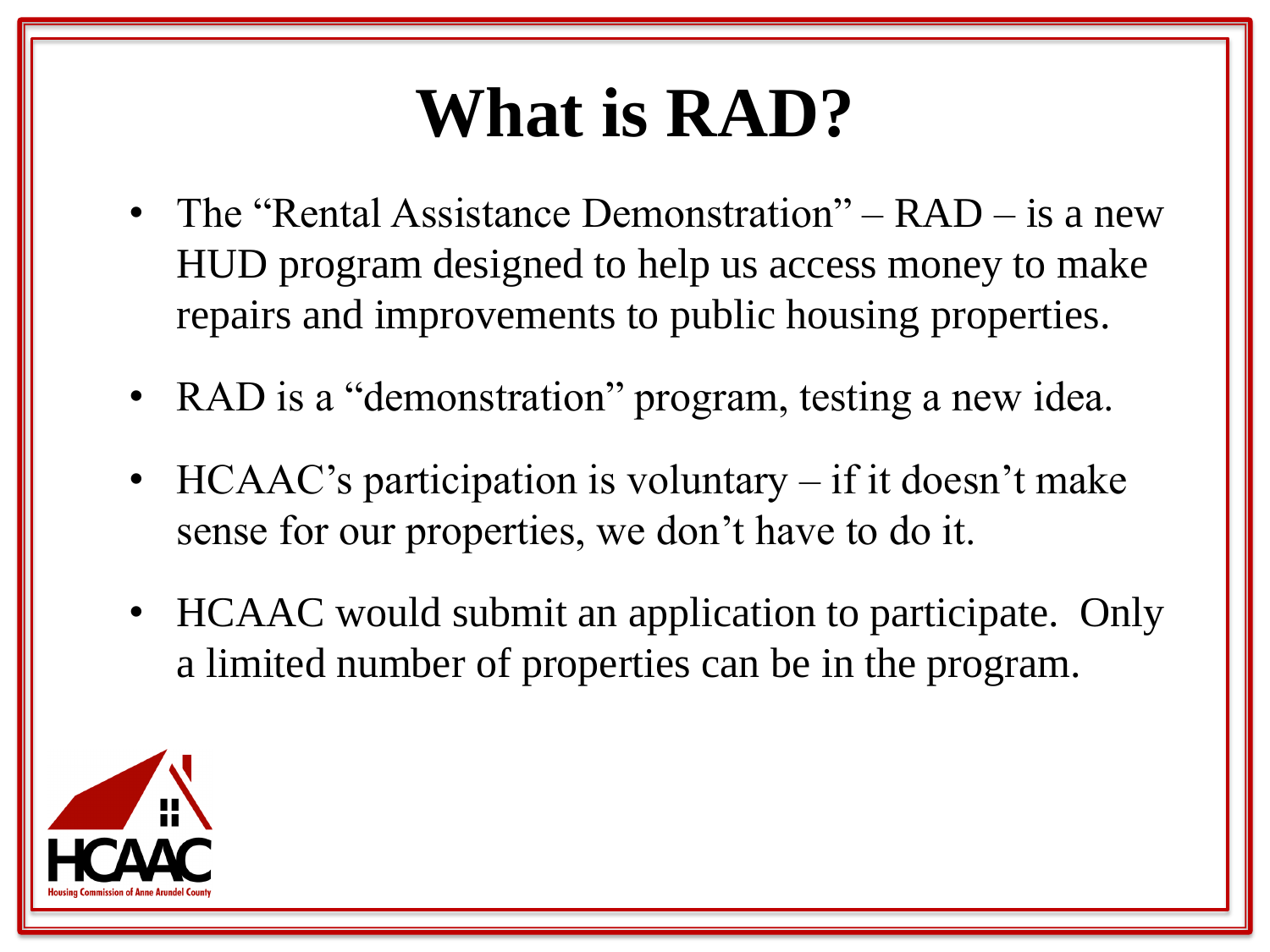## **What is RAD?**

- RAD would allow HCAAC to convert our public housing subsidy to Project-Based Section 8 subsidy.
- It's a different way of getting money from the Federal government, but the apartments would still be subsidized.
- The apartments you live in would no longer be part of the Federal Public Housing program.
- After conversion, the apartments will be part of the Section 8 program and will get subsidy under Section 8

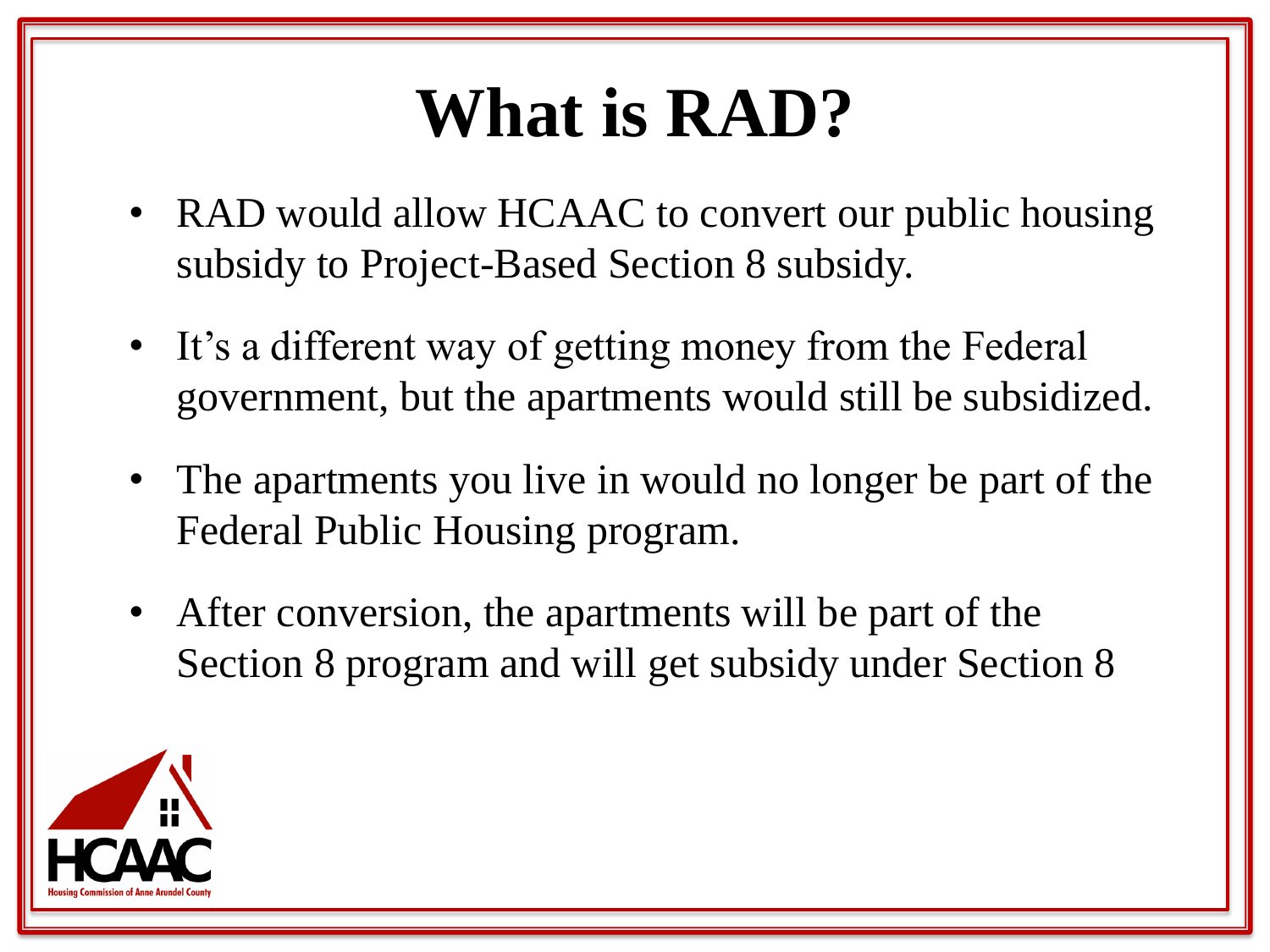# **Why Convert Under RAD?**

- Funding for public housing is typically a lot less than we need to provide the level of maintenance and modernization you deserve.
- Funding levels have been falling and are likely to *decrease further* in the coming years.
- Funding for the Section 8 program is more stable and reliable (even though it is still subject to Congressional appropriations)
- RAD offers a more predictable income stream long-term.

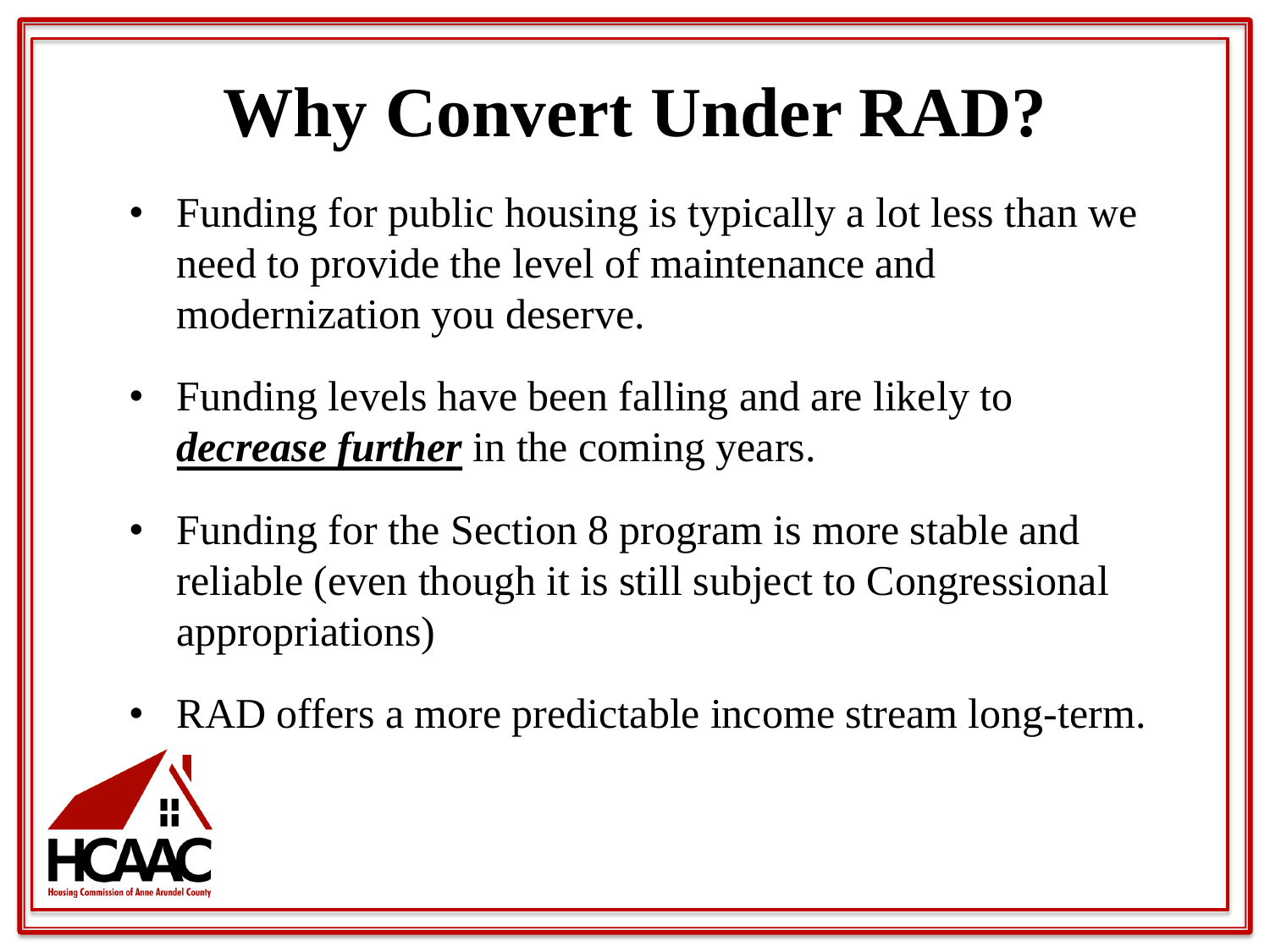## **Why Convert Under RAD?**

- Public housing rules are very restrictive we aren't allowed to access some types of money and HUD regularly reviews a lot of relatively minor decisions. There's a lot of "red tape."
- The Section 8 rules give HCAAC a lot more flexibility to plan and manage the portfolio here – working with you.
- Under Section 8, we're allowed to borrow money, access State and local grant funding and apply for "low income housing tax credits" in order to upgrade the properties.

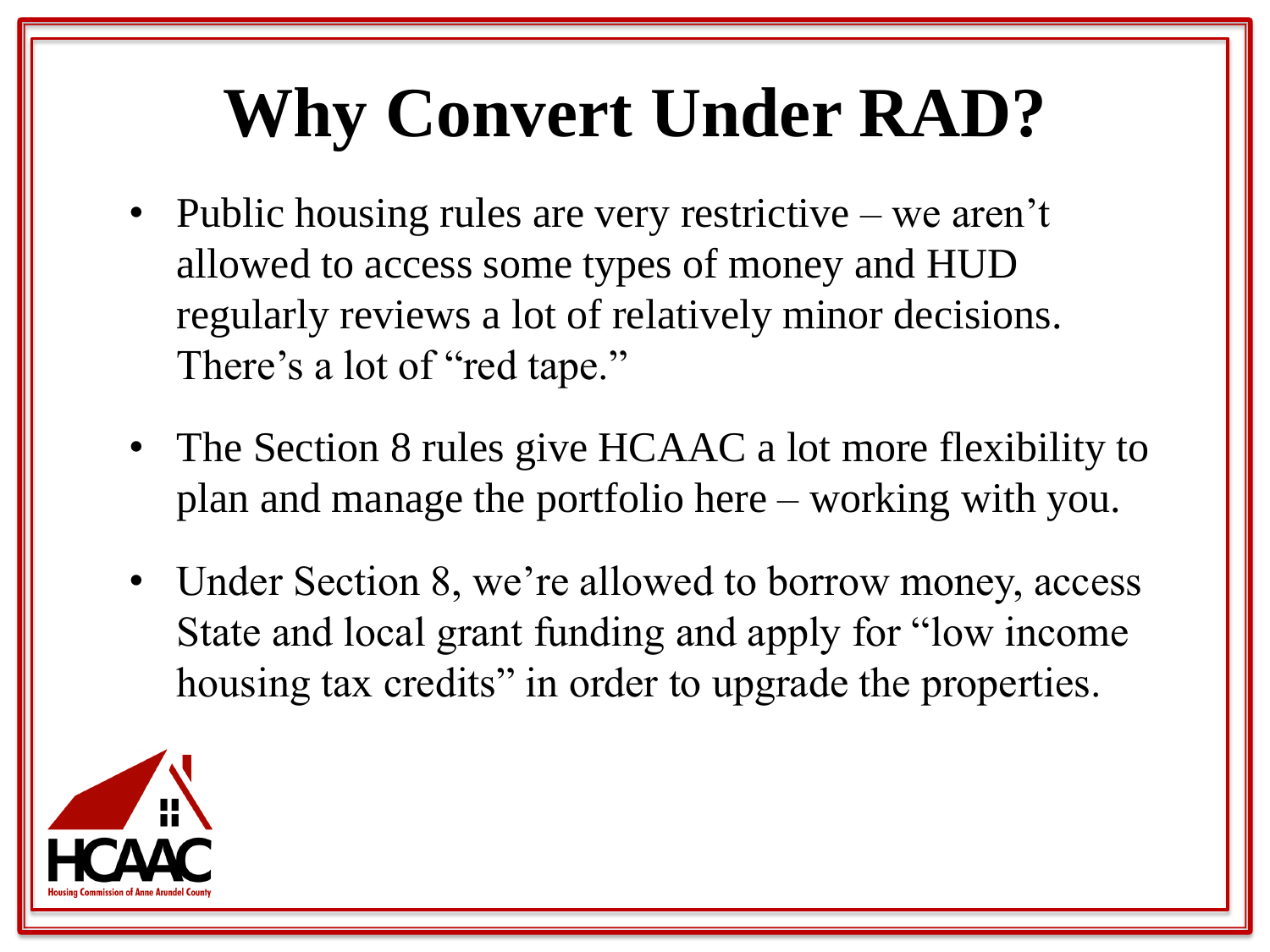## **Why Wouldn't We Convert?**

- Once we convert from public housing to Section 8, we can't go back.
- HUD requires us to show that we will be able to pay for all of the property's maintenance and repair costs – including big things like roofs and heating systems – for the next 20 years. If the budgets don't work, we can't convert.
- We would have a lender and investor involved.
- It's a new program not everything is worked out yet.

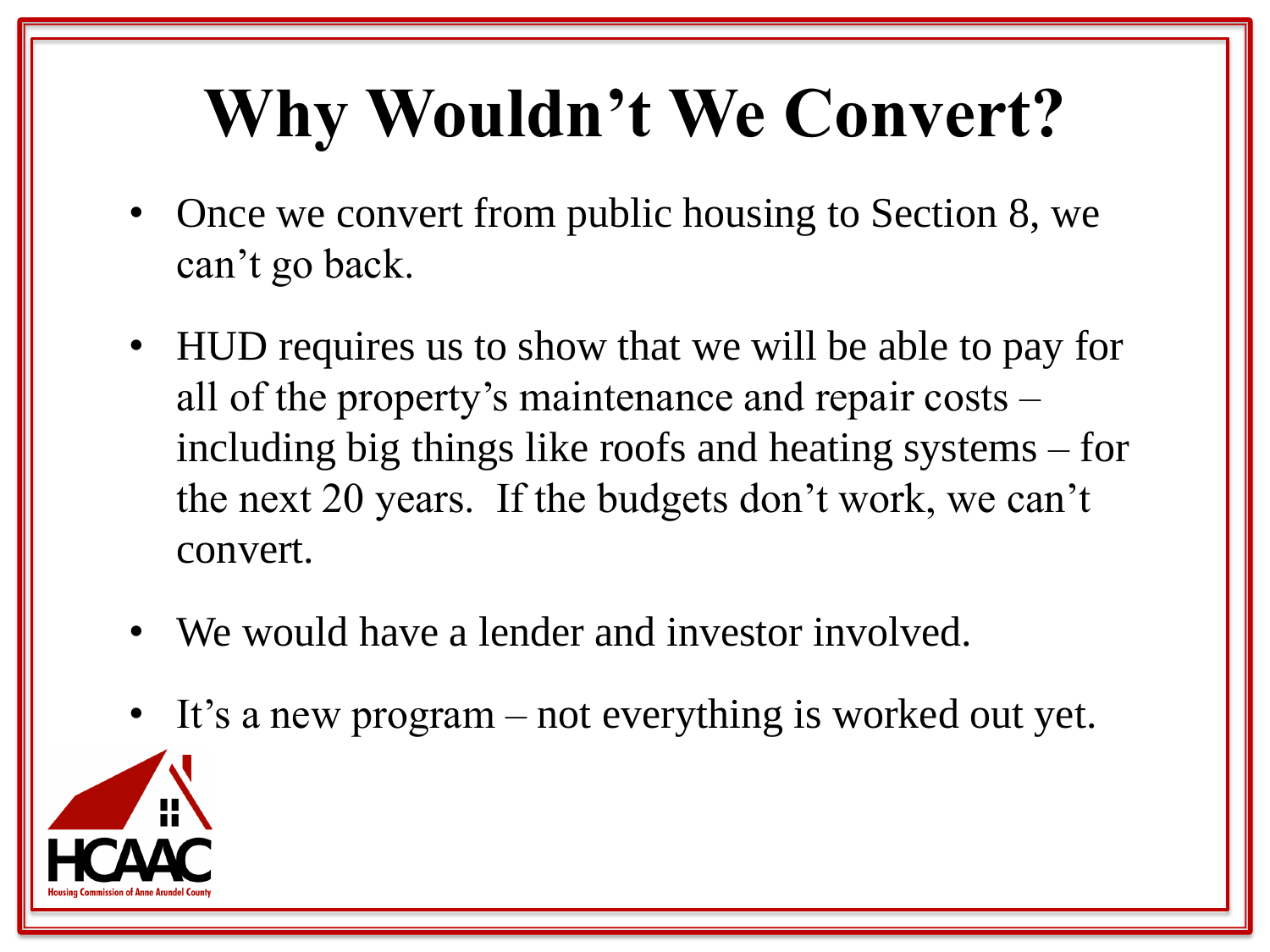## **RAD at HCAAC**

- HCAAC is looking at the potential to convert some, or perhaps even all, of our public housing properties:
	- Meade Village \$3.8 million in capital needs
	- Stoney Hill \$1.4 million in capital needs
	- Pinewoods Village \$2.3 million in capital needs
	- Pinewoods East \$0.6 million in capital need
	- Freetown \$3.1 million in capital need
	- Glen Square \$2.9 million in capital need
- Since we already manage some Section 8 subsidies, we won't need to manage two different Federal programs if we convert our entire portfolio.

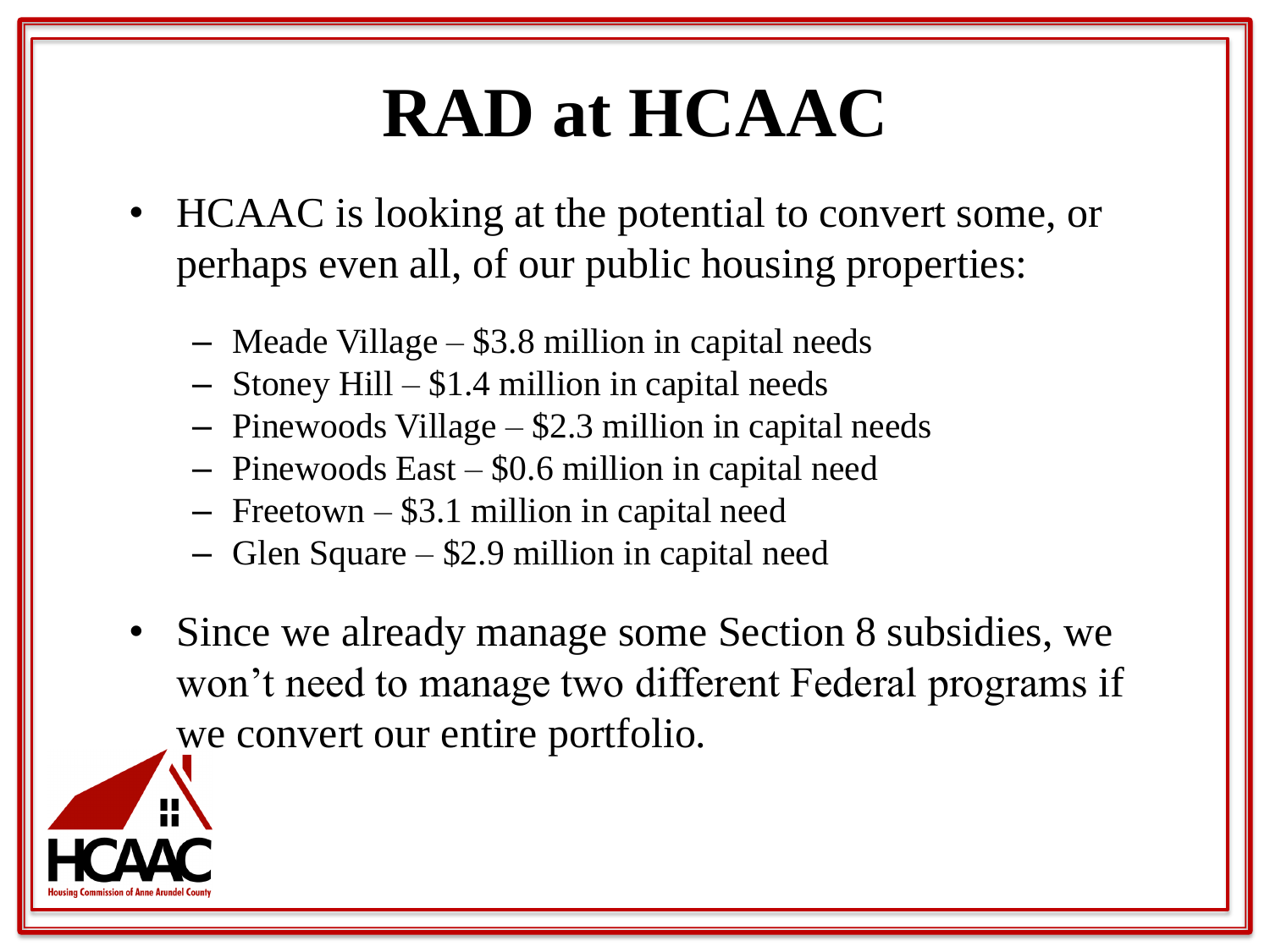## **What Would HCAAC Do?**

- If we convert under RAD, we would borrow money from a bank and would bring in a "low income housing tax credit" equity investor as a partner with HCAAC.
- HCAAC would invest in upgrades to each property with this money.
- HCAAC would continue to own the property, although we would have a partner that would have a say (approval rights) on major decisions that affect their investment.
- HCAAC would continue to manage the property.

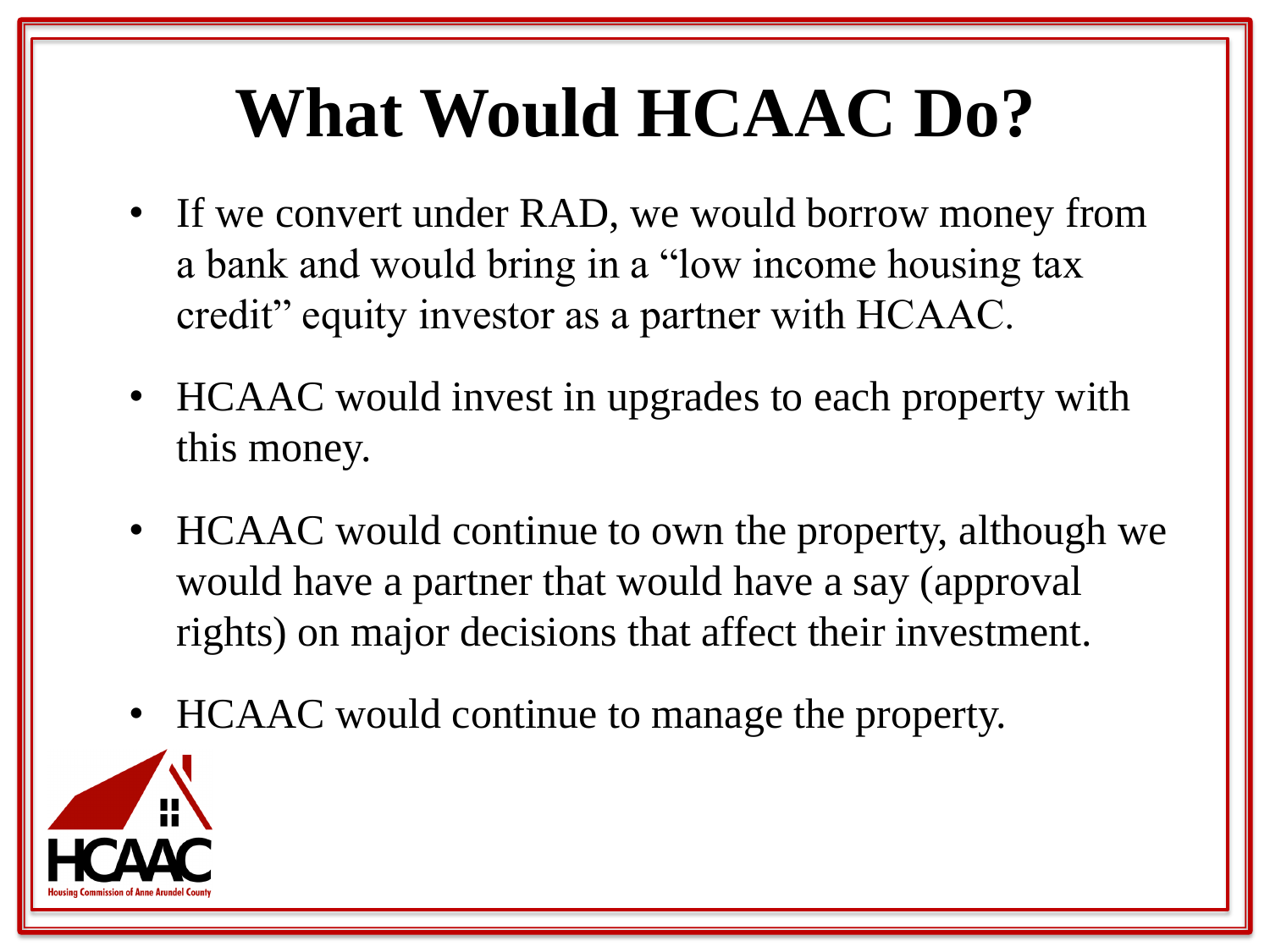### **Would RAD Affect … Your Rent?**

- Residents will *not* lose their housing assistance.
- Residents will *not* have a rent increase, as long as you are paying 30% of your income (after adjustments) for rent.
- If, for some unusual reason, you are paying less than 30% of your income (after adjustments) in rent, any rent increase up to the 30% level would be phased in over time. This is unusual.

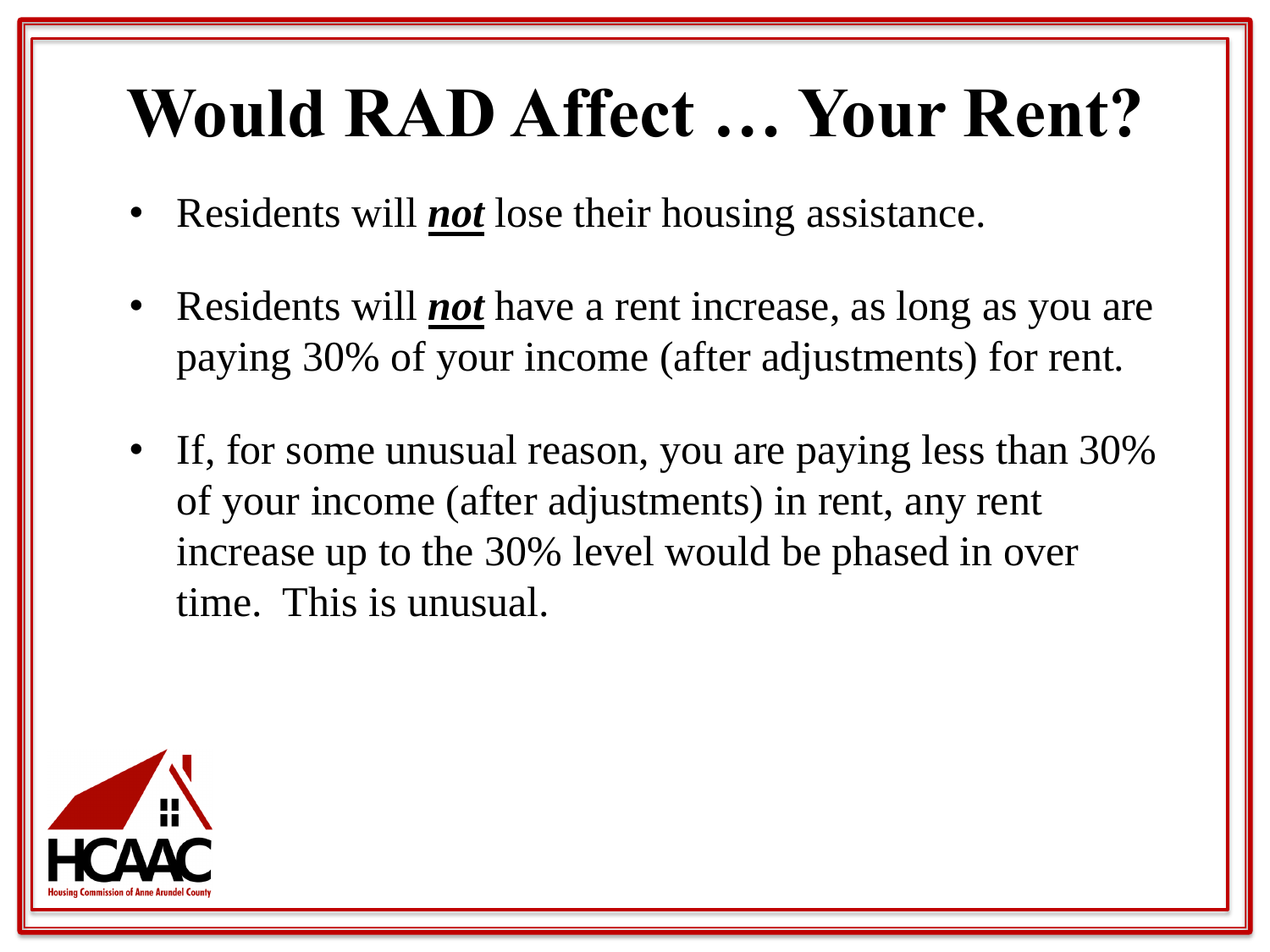### **… Where You Live?**

- Residents *will not* be permanently relocated. Don't move!
- Residents *should* be able to stay in your homes during renovations. If the rehab would be too disruptive, we might arrange for short-term temporary housing.
- Residents *will not* be subject to new eligibility standards or new screening rules.
- Residents *will* have the right to live in the renovated apartments.

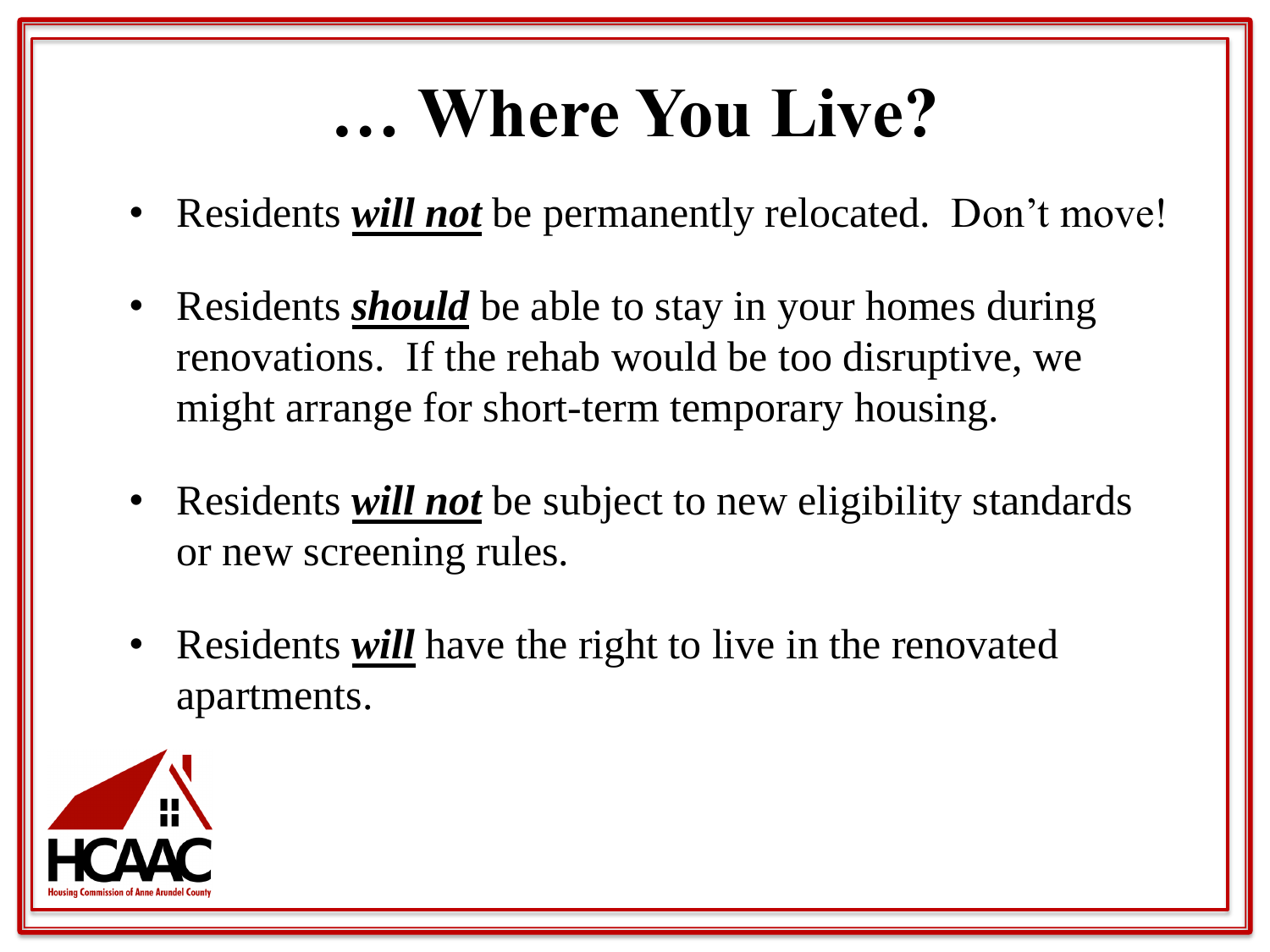## **… Your Rights?**

- In public housing, residents have special rights and protections. Section 8 residents also have many of these rights and protections.
- The RAD contract (specifically, the Use Agreement) extends to the RAD units some of the public housing rights which don't exist under Section 8.
- Residents *will* continue to have the right to hearings for grievances, to be represented by your tenant association and a variety of other rights.

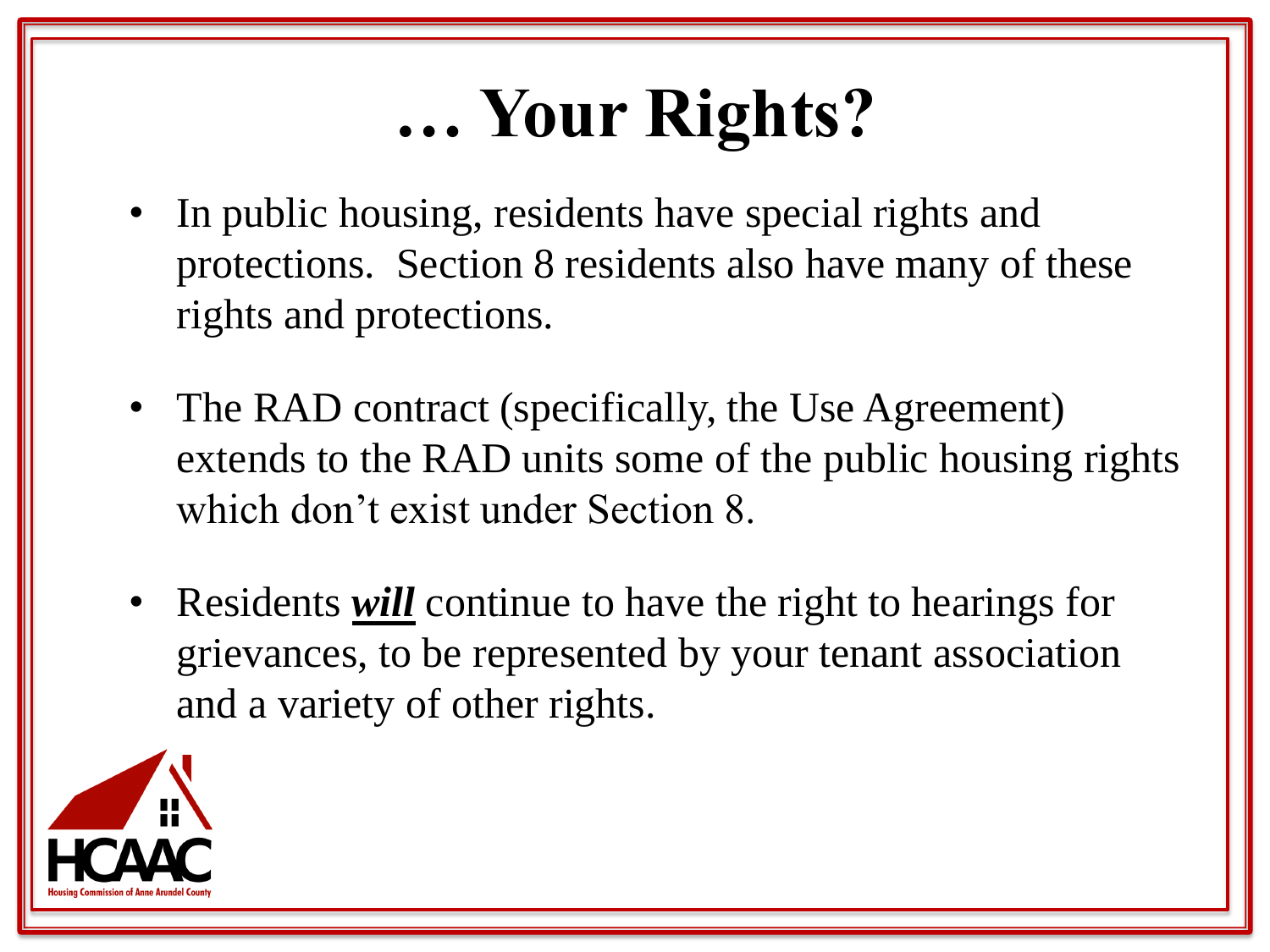# **New Resident Mobility Right**

- Under public housing rules, you lose your housing assistance if you decide to move out of your apartment
- RAD Section 8 residents are eligible to receive a mobile tenant-based voucher after one year living in a projectbased unit.
- This jumps you to the top of the waiting list. This is a new benefit for you.
- Getting a mobile tenant-based voucher is still subject to availability.

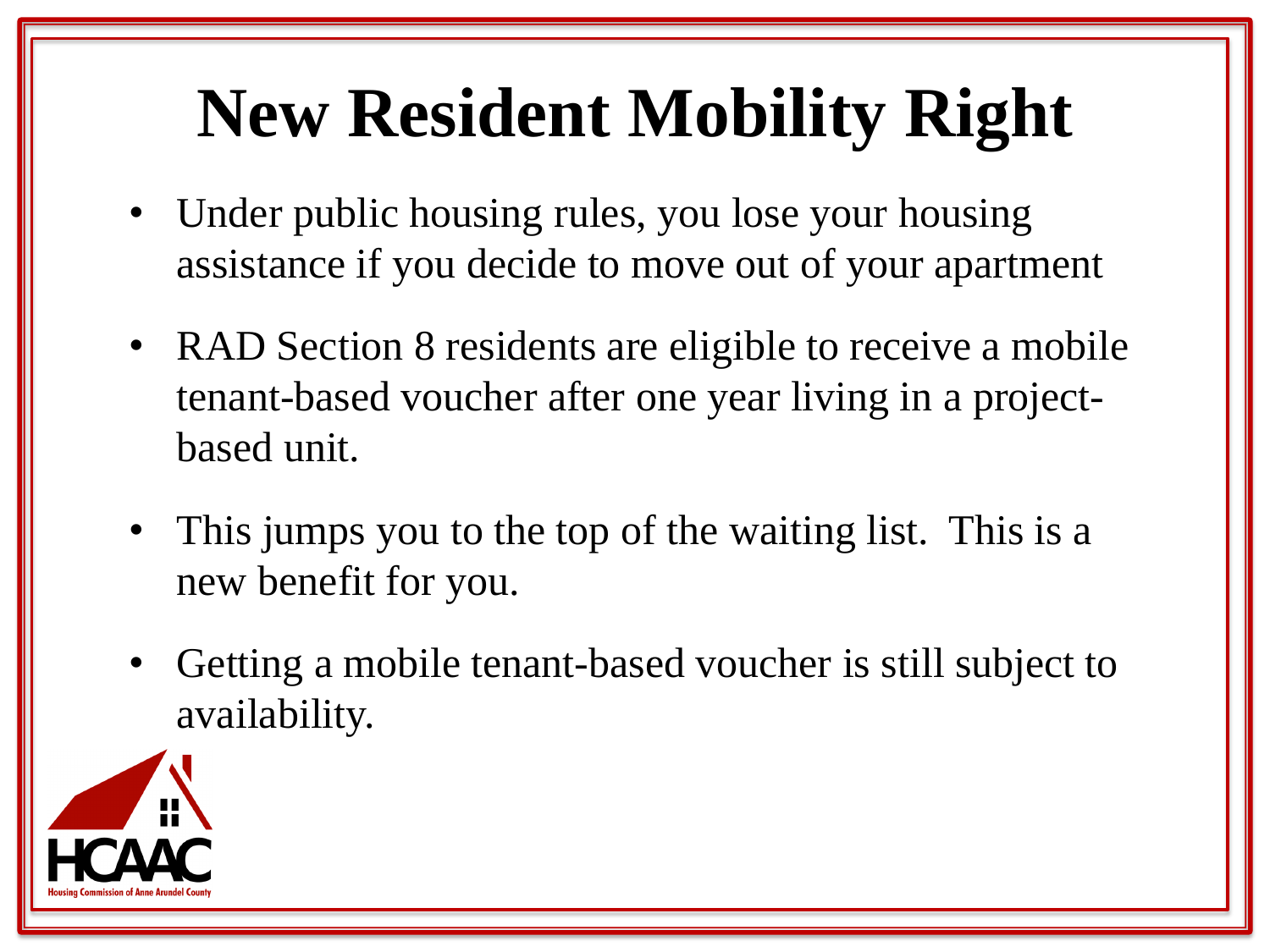## **Summary**

- HCAAC can invest in your property, using the more stable, Section 8 long-term funding stream to leverage debt, equity and perhaps other outside funds.
- Residents are protected no increase in rent and no permanent relocation.
- Residents get new rights to receive mobile vouchers.
- The conversion and rehab wouldn't begin until the very end of 2014 at the earliest.

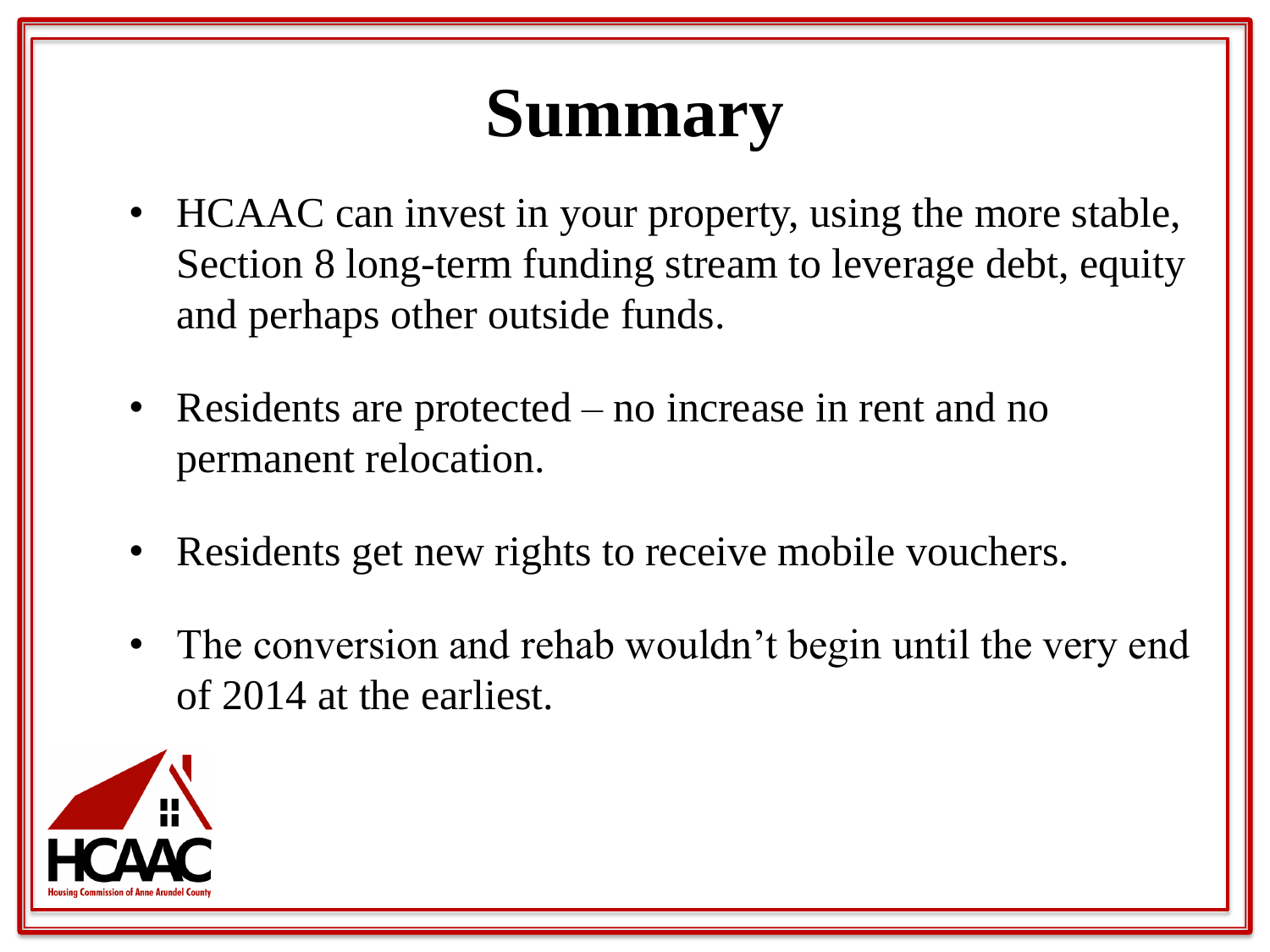#### **What's Next?**

- HCAAC will study the preliminary budgets and decide whether to submit an application in late December 2013.
- If we are designated to participate, we'll design and price the rehab and try to get everything in place to start construction at the end of 2014 or later (2015 or maybe even 2016).
- We will withdraw from the program if the budgets don't work.